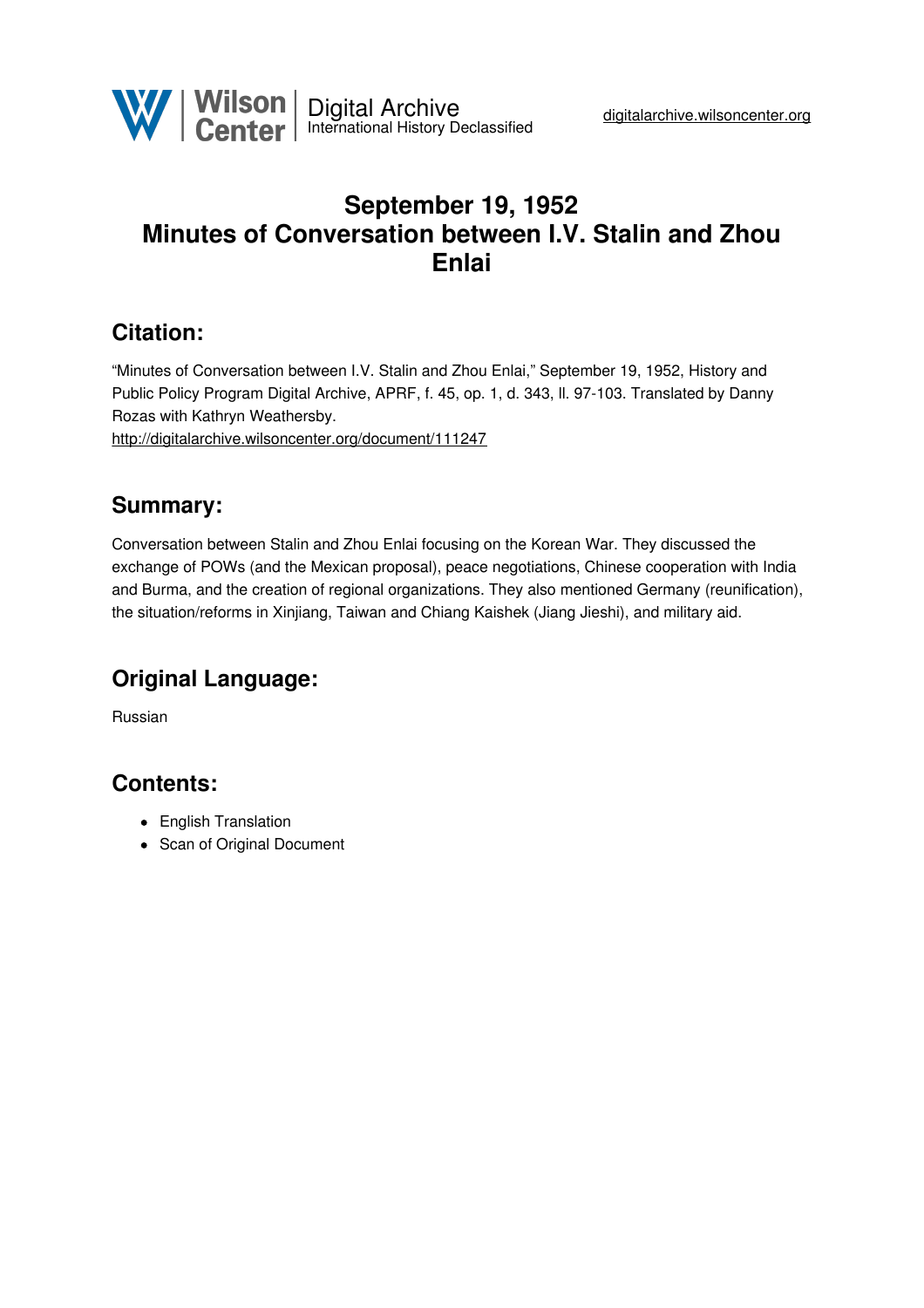Present: comrs. Molotov, Malenkov, Beria, Mikoyan, Bulganin, Vyshinskii. Li Fuchun, Zhang Wentian, Su Yu, Shi Zhe

STALIN, opening the conversation with the Mexican proposal concerning the exchange of POWs, says that we agree with Mao Zedong, that the Mexican proposal is not acceptable, since it conforms with America's position at the negotiations in Korea. If Mexico comes forward with its proposal at the UN, the USSR delegation will reject this proposal as not conducive to the cessation of the war in Korea and will strive towards the following:

"1. Immediate cessation of military activities of the involved parties on land, sea and air.

2. Return of all POWs to their native land in accordance with international standards.

3. Withdrawal of foreign armies, including the Chinese volunteer units, from Korea in the course of 2-3 months; a peaceful settlement of the Korean issue in the spirit of Korean unification, conducted by Koreans themselves under the observation of a committee with participation of the immediately concerned parties and other countries, including those which did not take part in the Korean war."

He adds that the question of which and how many countries should take part in this committee can be further discussed and decided.

Regarding the proposal of temporary withholding of 20% of POWs from each side, and the return of the remaining POWs, the Soviet delegation will not involve itself with this proposal, which will be left in Mao Zedong's hands.

ZHOU ENLAI asks, what is your opinion concerning the possibility of the Chinese government entering into a non-aggression pact with India and Burma [?] Mao Zedong thinks such a pact would be expedient.

STALIN answers that we support comrade Mao Zedong's opinion. Of course, there are and there will not be any obstacles here.

ZHOU ENLAI asks, is it possible to delay the introduction of the second position, to wait 2-3 weeks[?]

STALIN answers that this is Mao Zedong's business. If Mao Zedong wants, we can introduce in the Assembly the discussion of the second position concerning the percentage of withheld POWs.

ZHOU ENLAI introduces a question about the third position - the possibility of transferring POWs to neutral countries so that their subsequent fate can be decided separately. He says that this is talked about in the international community, and asks whether comrade Stalin considers it possible to support this position.

STALIN answers, that we want the return of all POWs. This also concurs with the Chinese position. If an agreement cannot be reached on this basis, we cannot deliver the POWs to the UN [because the UN is a military participant in the war; he asks, in China's opinion, which country will the captives be sent to[?]

ZHOU ENLAI answers: Mao Zedong entrusted me to say, that we had in mind India.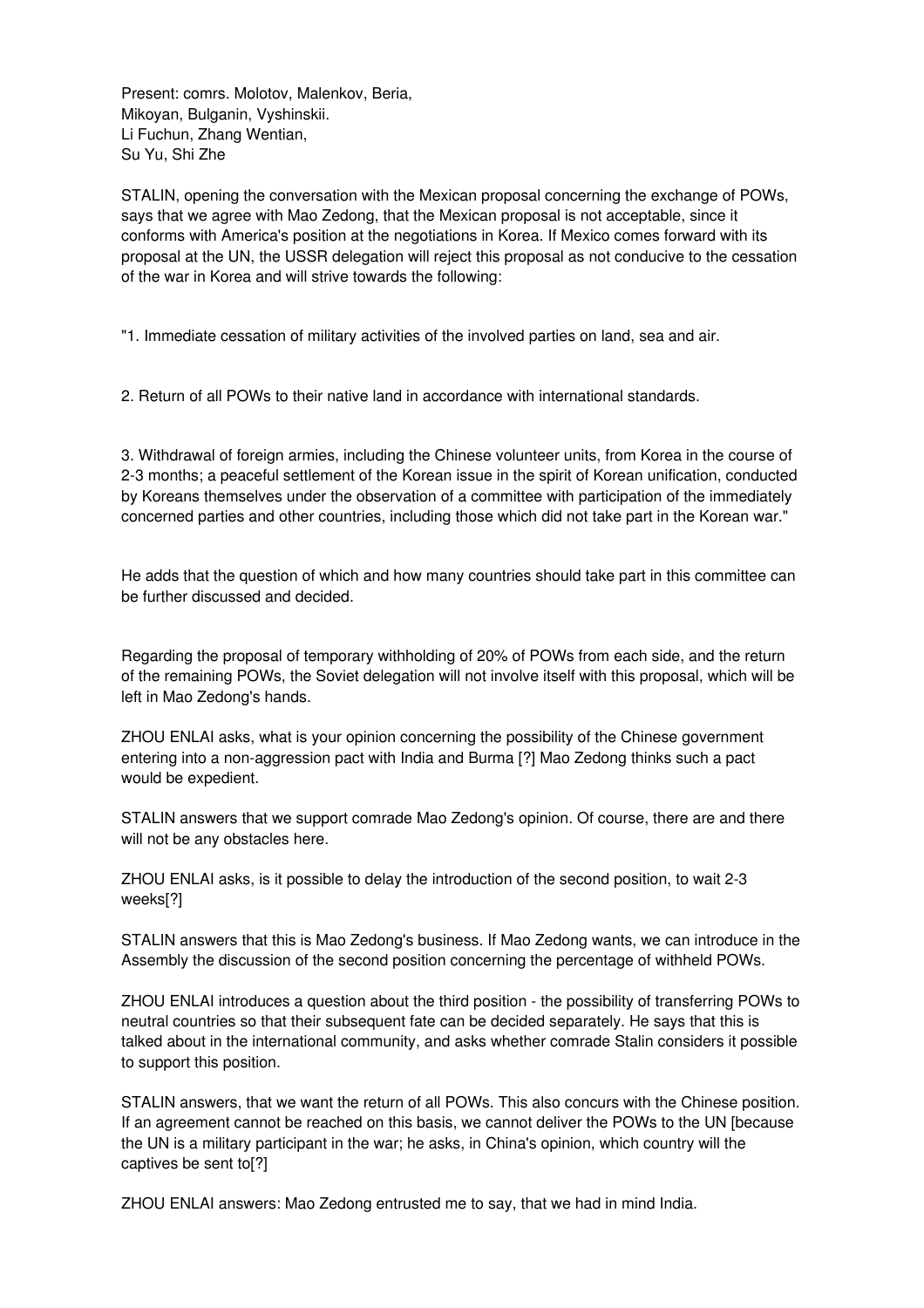STALIN asks who will be responsible, in this case, for the expense of maintaining POWs. It seems, every involved party?

ZHOU ENLAI answers that if the POWs are transferred to India, then after some time they will be transferred from India to China, and then the Chinese and Korean parties will pay for the maintenance of Chinese and Korean POWs.

STALIN says that this proposal can be acceptable, but we must keep in mind that the Americans will not want to deliver all the POWs, that they will keep some captives, with the intention to recruit them. This was the case with our POWs. Now we are capturing several of our POWs a day, who are being sent over by America. They are withholding POWs not because, as they say, the POWs don't want to return - America often refers to this - but so that they could use them for spying.

ZHOU ENLAI concedes that this is precisely so.

He introduces the following scenario: to cease fire and resolve the issue of POWs later. He reminds that comrade Stalin agreed with this, if no agreement is reached regarding the percentage [of POWs] withheld.

STALIN acknowledges that this can be considered as one of possible scenarios, but America is not likely to agree to it.

ZHOU ENLAI says that perhaps America will suggest this in the Assembly.

STALIN. This would be good.

ZHOU ENLAI says that in the last discussion comrade Stalin suggested that China take initiative in creating a continental or regional UN. He asks whether there would be any other instructions regarding this matter.

STALIN answers that he continues to hold his previous point of view. In addition he says that, besides the current UN, it is necessary to create separate organizations for Asia, Europe, etc., not in lieu of the UN, but parallel to the UN. Let America create an American organization, Europe - a European one, Asia - an Asian one, but parallel to the UN, not contrary to the UN.

ZHOU ENLAI says that China has no interest in the UN and obviously it is necessary to take initiative in creating a continental organization.

STALIN emphasizes that UN is an American organization and we should destroy it, while keeping up the appearance that we are not against the UN; we should conduct this with an appearance of respect to the UN, without saying that it should be destroyed, weakened, but in reality weaken it.

He reminds, that during the war Churchill suggested to create a continental UN, but America opposed this. We quietly observed the debate, but then Britain rejected its position and we supported the proposal regarding the creation of the UN.

ZHOU ENLAI asks whether there will be letters concerning this matter from comrade Stalin to Mao Zedong.

STALIN explains that it will be better without a letter. He sees that Zhou Enlai is taking notes and he fully trusts him.

ZHOU ENLAI mentioned the Peace Congress in Peking, scheduled in the end of September, saying that now it will be necessary to move the Congress to the beginning of October. He adds that China is striving for the participation of Japan and India in this Congress.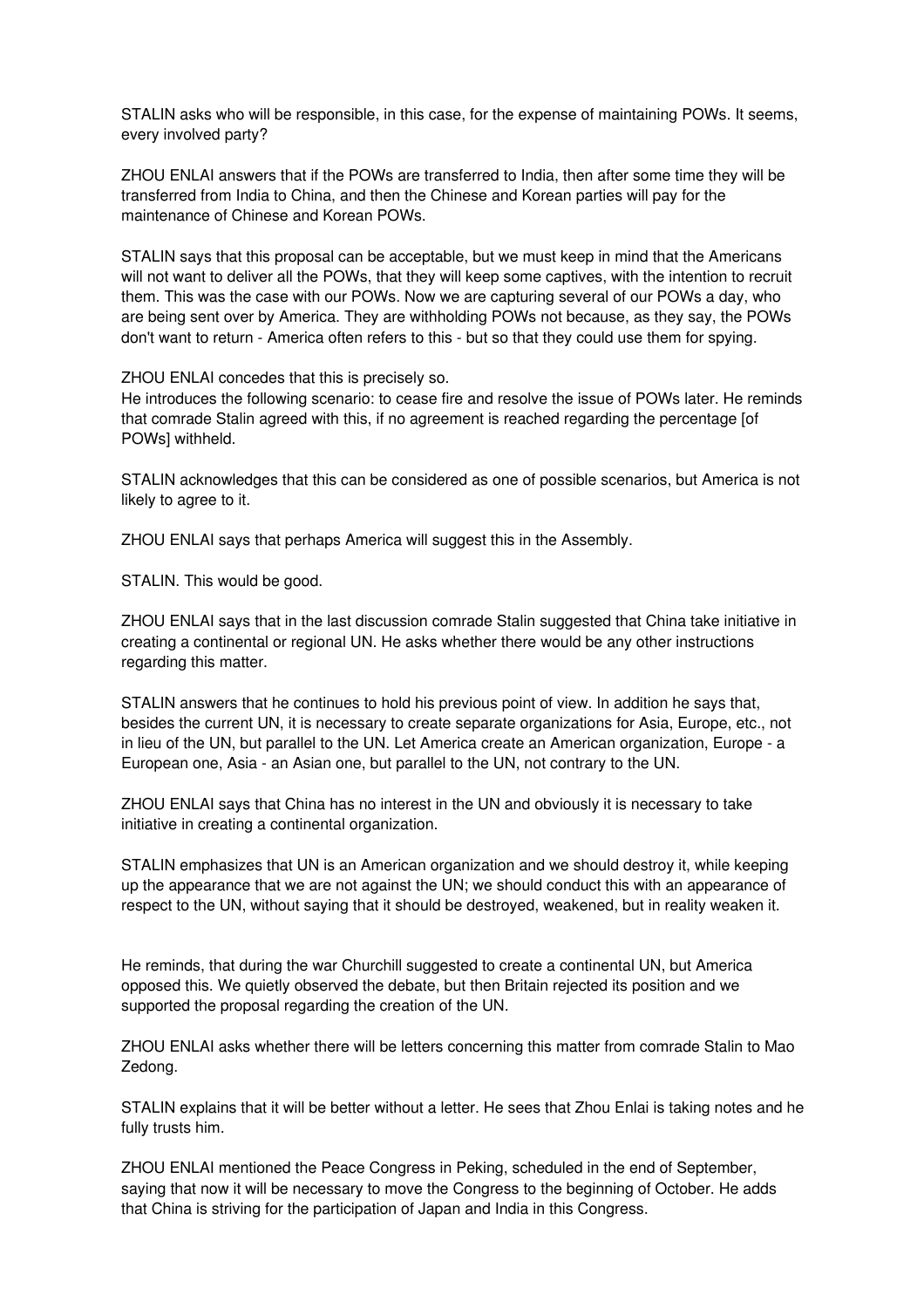STALIN asks if Pakistan will participate.

ZHOU ENLAI agrees that Pakistan should participate as well and that Pakistan representatives are invited, but the Pakistan government is not issuing them passports. As for India, a part of the Indian delegation has already arrived, and the Japanese delegation will arrive via Hong-Kong.

STALIN says further that we should aim for China to have the principal role [in the Congress], because:

1/ the initiative in assembling the Congress belongs to China;

2/ it will be better this way, because the USSR is only partly located in Asia, and China is entirely in Asia, therefore it should have the principal role.

ZHOU ENLAI asks what specific actions will be taken by our delegation.

STALIN answers: peace.

ZHOU ENLAI talks about Nehru's proposal concerning the conference of five countries - the Soviet Union, China, England, France and USA.

MOLOTOV explains that this was a proposal of the Committee of the National Congress Party.

STALIN says, that this proposal should be supported.

ZHOU ENLAI emphasizes that at such a conference India, it goes without saying, will speak [in agreement] with England, but, it would seem, that it would be advisable to utilize this proposal.

STALIN agrees with this.

ZHOU ENLAI says, that in connection with the publication of the note about Port Arthur, the position which the PRC should take with regard to Japan is completely clear. The PRC should indicate that Japan does not wish the conclusion of a peace agreement with China and the Soviet Union.

STALIN adds--and is preparing for aggression. He underscores that our position was not directed against the Japanese people.

ZHOU ENLAI raises the question of Formosa. He says that since the Japanese government has concluded an agreement with Jiang Jieshi, it thus has confirmed that it is ignoring the interests of the Chinese people. This excludes the possibility of concluding a peace agreement. So long as a peace agreement exists with Formosa, a peace agreement between the PRC and Japan is not possible.

STALIN emphasizes that the note on Port Arthur was directed against America and not against the Japanese people. America maintains a [naval] fleet around Taiwan and exploits Taiwan. He affirms the correctness of Zhou Enlai's point of view on the impossibility of a peace agreement with Jiang Jieshi, and indicates that the fact of the signing of an agreement by Japan with Jiang Jieshi only worsens its [Japan's] position.

ZHOU ENLAI asks, what will be the further development of events with regard to Germany [?]

STALIN says that it is difficult to forecast. It seems, America will not support German unification.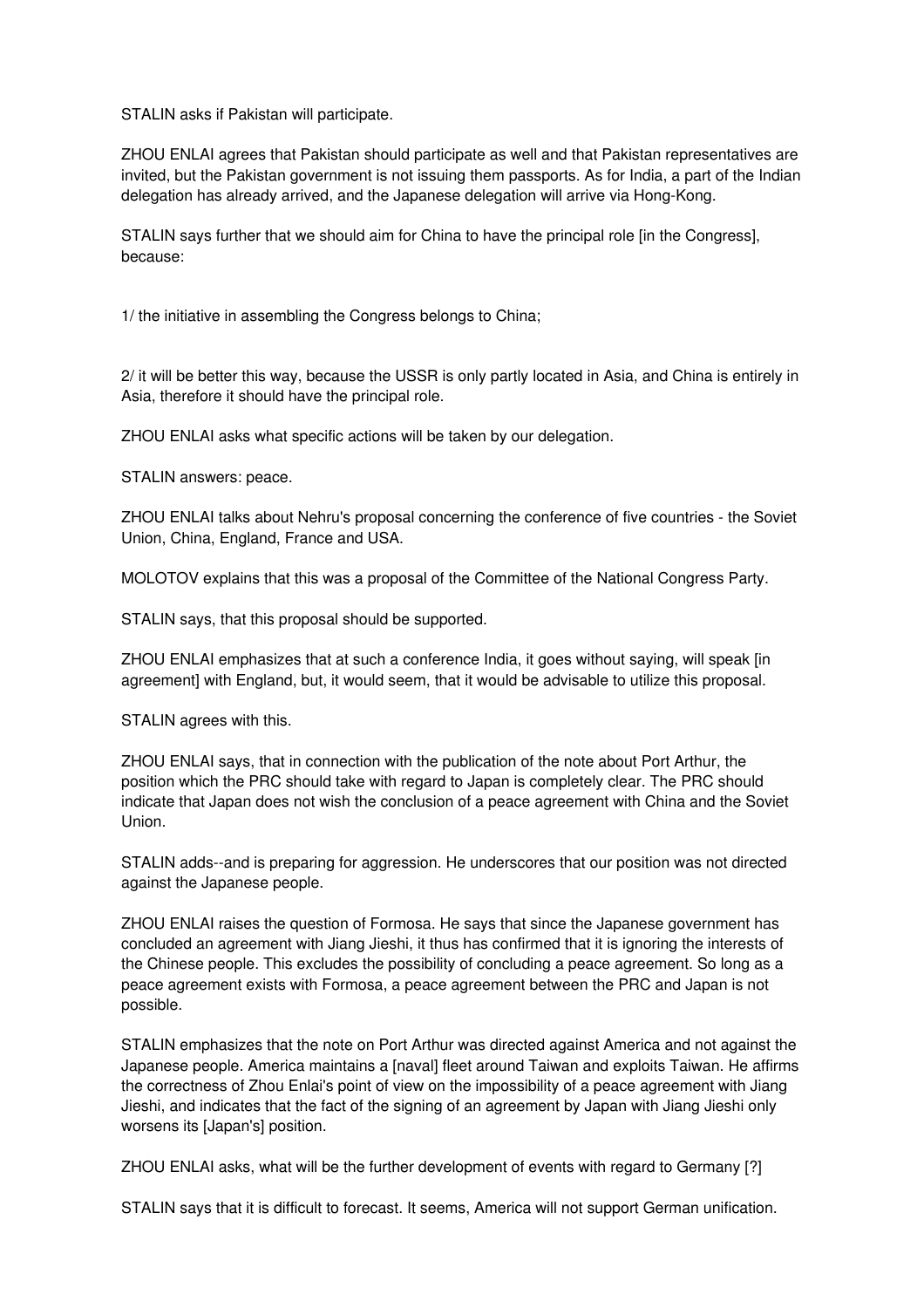They plundered Germany; if the West Germany and East Germany unite, then it will not be possible to plunder Germany any longer. That is why America does not want German unification.

ZHOU ENLAI says: in his opinion, even though America is rebuilding the military forces of West Germany and Japan, hoping to use them, this weapon can turn against them.

STALIN says that it is quite possible, even though the German government will be controlled by nationalists, Hitler's followers.

ZHOU ENLAI shifts to the situation in Xinjiang. He says that the work in Xinjiang is generally going well and that agricultural reforms are being instituted there. But, there are also some leftist excesses, which manifest themselves in unlawful confiscation of domestic animals, in the domain of religion, and the reduction of interest rates and land lease. To eliminate these excesses the CC Plenum was assembled, which released [PLA commander] Wang Zhen from the office of Secretary of Xinjiang CC CPC sub-bureau, and a group of CC members was directed to take care of the excesses. In general discontent was eliminated, and cases of defection, including those to USSR territory, have been halted.

STALIN says, that the excesses resulted from the desire to obtain land and domestic animals faster, confiscating both from the rich.

ZHOU ENLAI notes that as soon as the rumors about reforms had spread, the hostile elements began to slaughter domestic animals.

STALIN notes that similar incidents took place at a certain time in our experience as well. It is necessary to hurry up with the reform. If the agricultural reform is not instituted, such looting will continue to occur.

ZHOU ENLAI explains that the agricultural reform is being instituted in crop farming regions, and redistribution and excesses connected with it [are occurring] in the animal farming regions. Since animal herders participated in the redistribution, the Chinese government has decided to improve their condition, which should improve the general condition as well.

STALIN says: of course, it is up to you.

ZHOU ENLAI says that according to the Liu Shaoqi report, two representatives from the Indonesian communist party should arrive at the XIX [Party] Congress, and he asks whether it would be timely to discuss party issues in Moscow with them.

STALIN says that it is difficult to tell yet. It depends on whether they will address the CC. He points out, that when the representatives from the Indian communist party arrived, they asked us to help in determining the party policy, and we had to do it, even though we were busy.

ZHOU ENLAI reports that the Japanese comrades should arrive as well, and it is likely they will also want to discuss party issues.

STALIN answers that older brothers cannot refuse their younger brothers in such a matter. He says that this should be discussed with Liu Shaoqi, who has substantial experience, and clarified how the Chinese comrades perceive it.

ZHOU ENLAI points out that Liu Shaoqi intends to bring with him appropriate material, in order to discuss a number of questions.

STALIN notes that if the Chinese comrades want to discuss these issues, then of course we will have no contradictions, but if they do not want it, then we will not have to discuss anything.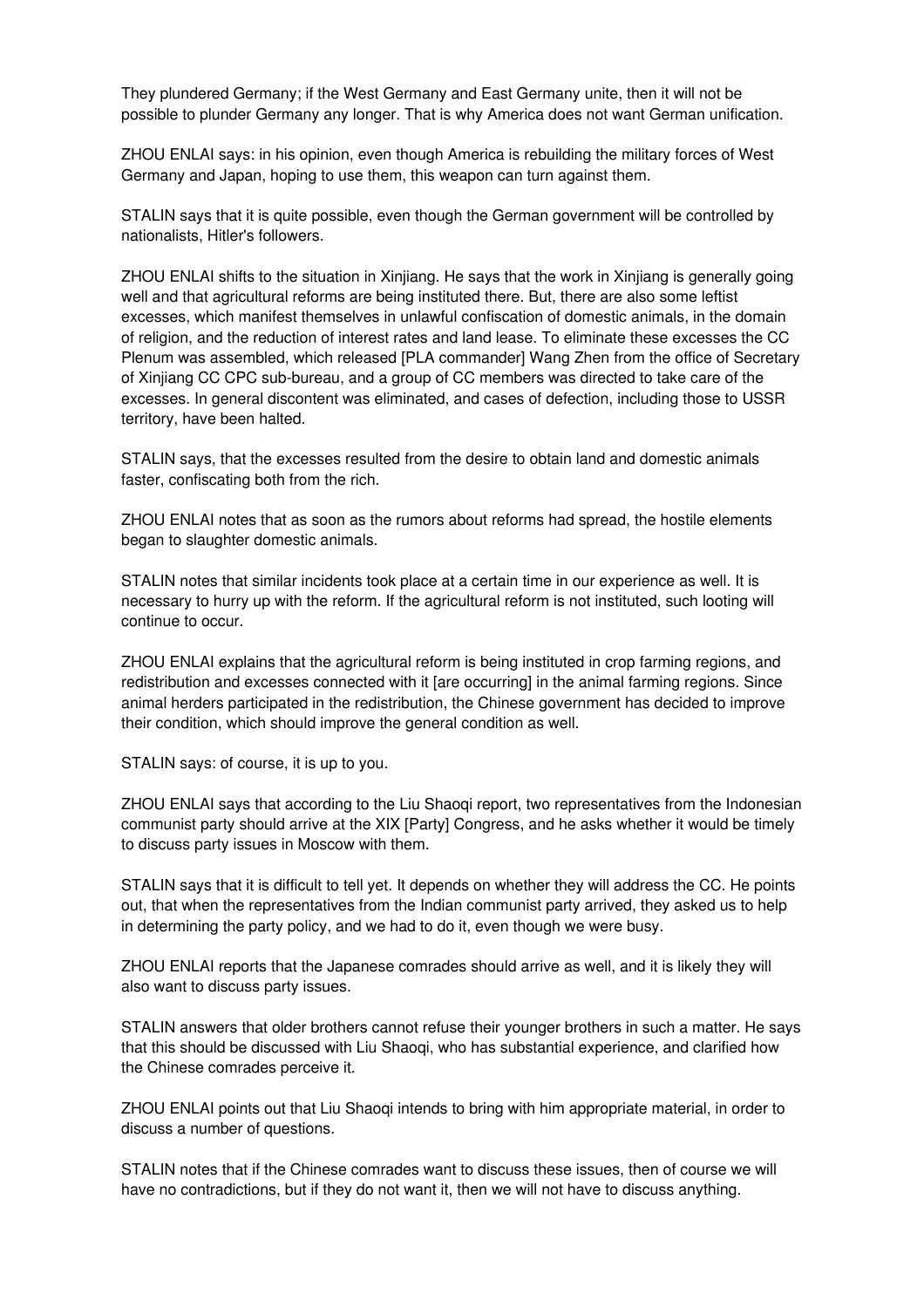ZHOU ENLAI answers that the Chinese comrades will definitely want to talk.

STALIN answers that, in this case, we shall find the time.

ZHOU ENLAI says that it is possible that the comrades from Vietnam will also arrive.

STALIN notes that the Vietnamese comrades are our friends and will be our welcome guests.

ZHOU ENLAI, ending the conversion, says they would like to receive instructions concerning all these issues.

STALIN asks - instructions or suggestions?

ZHOU ENLAI answers that from comrade Stalin's perspective perhaps this would be advice, but in their perception these would be instructions.

STALIN notes that we give only advice, convey our opinion, and the Chinese comrades may accept it or not; instructions, on the other hand, are mandatory.

ZHOU ENLAI repeats that from the Chinese perspective these are instructions, most valuable instructions. He notes that they do not accept these instructions blindly, but consider it necessary to understand and accept them deliberately.

STALIN emphasizes that we know China too little, and that is why we are cautious in giving instructions.

ZHOU ENLAI says that comrade Stalin certainly is well familiar with the particular issues they are addressing, and asks again whether there will be any instructions.

Comrade STALIN answers that our advice is this: we should remember, that England and America will try to place their people into the apparatus of the Chinese government. It does not matter if they are American or French. They will work to undermine, try to cause decay from within, could even commit such crimes as poisonings. That is why we must be alert. He says we should keep this in mind. Here - these are all the instructions.

ZHOU ENLAI says that these are very valuable instructions. He agrees that not only Americans, English and French can commit such treacheries, but they also push the Chinese into it.

STALIN adds - their agents from the [Chinese] national bourgeoisie.

MOLOTOV, returning to the question of military credit, the payment for weapons for 60 Chinese divisions, asks whether he understood Zhou Enlai correctly the last time, that the cost of deliveries for 60 divisions is not related to the military credit, granted by the Soviet government to China from 1 February 1951, according to the agreement. The deliveries of weaponry for 60 Chinese infantry divisions will be paid in full amount according to the credit, granted in a special agreement between China and the Soviet Union.

ZHOU ENLAI answers that comrade Molotov understood him absolutely correctly, and again asserts, that the weapon supplies for 60 Chinese divisions have to be paid in full, according to the rates established for countries other than China, and not in half.

STALIN says that in this case we should sign a special agreement. He mentions the gifts presented to Soviet representatives by the Chinese government, and notes that there have been very many gifts.

ZHOU ENLAI explains that they could not present gifts to comrade Stalin for the 70th anniversary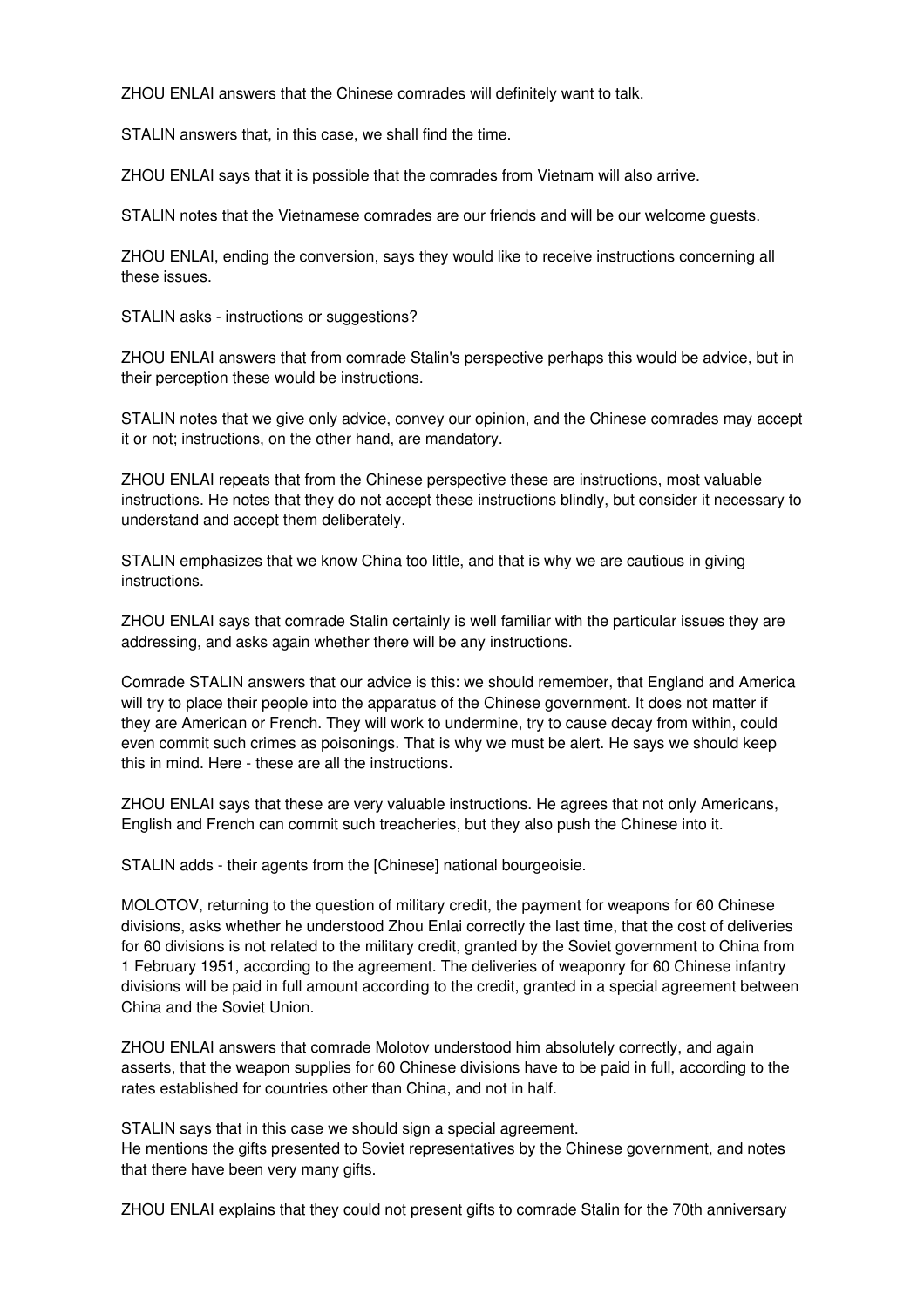[of Stalin's birth]. They attended the museum of gifts, saw the gifts sent by other countries, and they feel they must make up for what they were not able to do before.

STALIN says that we also would like to present the Chinese delegation automobiles made in USSR. He says that we have automobiles "ZIS", smaller than "ZIM", but very beautiful, and we would like to present you with these "ZIMs."

Then he mentions the question concerning Song Qingling [also Soong Chingling; widow of Chinese nationalist Sun Yat-sen and then Vice Chairperson of the Central People's Government of the PRC].

ZHOU ENLAI says that he is working on getting her closer to him, that she is gradually shifting from bourgeoisie ideology to our side, that she comes out with good articles based on our ideology. She says that Song Qingling is very proud of being the winner of the International Stalin Peace Award. The conversation started at 10:30, ended at 12:30.

Recorded by: [signature] /A. Vyshinskii/ [signature] /N. Fedorenko/

###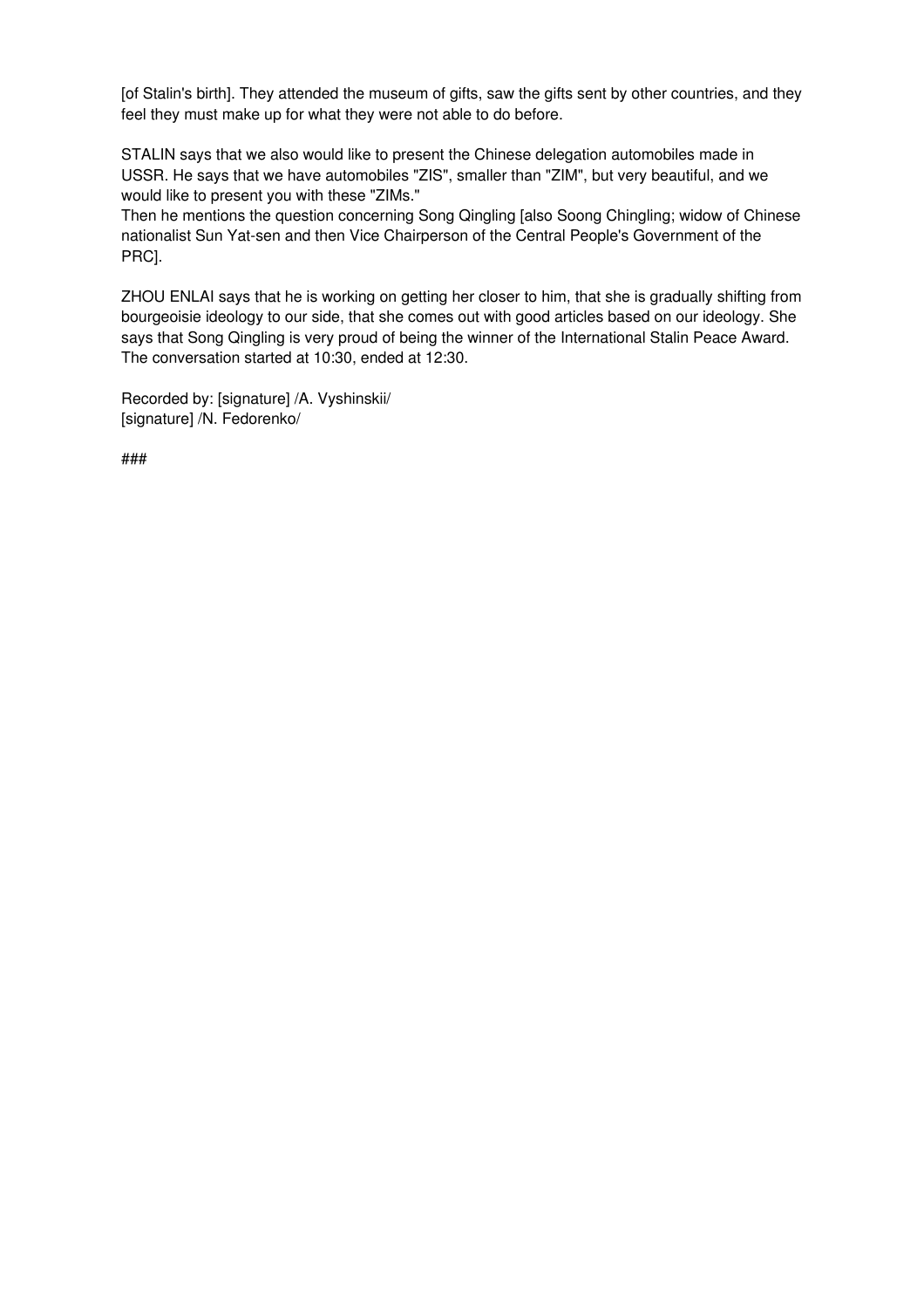109

N 4, I

 $\Omega$ 

ЗАПИСЬ БЕСЕДЫ ТОВАРИЩА СТАЛИНА с ЧНОУ DHL-ЛАЕМ 19 сентября 1952 г.

Присутствовали: т.т.Молотов, Маленков, Берия, Вышинский. Ли Фу-чунь, Чжан Рэнь-тинь,<br>Су Юн. Ши Чжэ.

HECELLPET

СТАЛИН, начиная беседу с вопроса и мексиканском предложении относительно обмена военнопленных, говорит, что мы согласны с Мло Цаэ-дуном, что предложение менсиканцев неприемлемо, так как оно отражает позицию США в перетоворах в Корее. Если мексиканцы выступят со своим предложением в ООН, делегация СССР отвергнет это предложение, как не соответствующее интересам прекращения войны в Корее и будет добиваться следующего:

"1. Немедленное прекращение воениих действий сторон но суше, на море и в воздухе.

2. Зозвращение всех военнопленных на родину согласно кемдународных норм.

З. Вывод из Кореи иностранных войск, в том числе и добровольческих ките"ских частей, в течение 2-3 месяцев и мирное урегулирование корейского вопроса в духе об'единения Коред, проводимое самими корейцами под наблюдением комиссии с участием непосредственно заянтересованных сторон и других государств, в том числе и государств, не принимавших участия в войне в Корее".

добавляет, что вопрос о том, какие государства и сколько их должны будут принять участие в этой комиссии, можно будет обсудить и решить дополнительно.

что же касается предложения о временном задержания 20% военнопленных с той и другой стороны и о возвращении всех остальных военнопленных, то этого предложения советская делега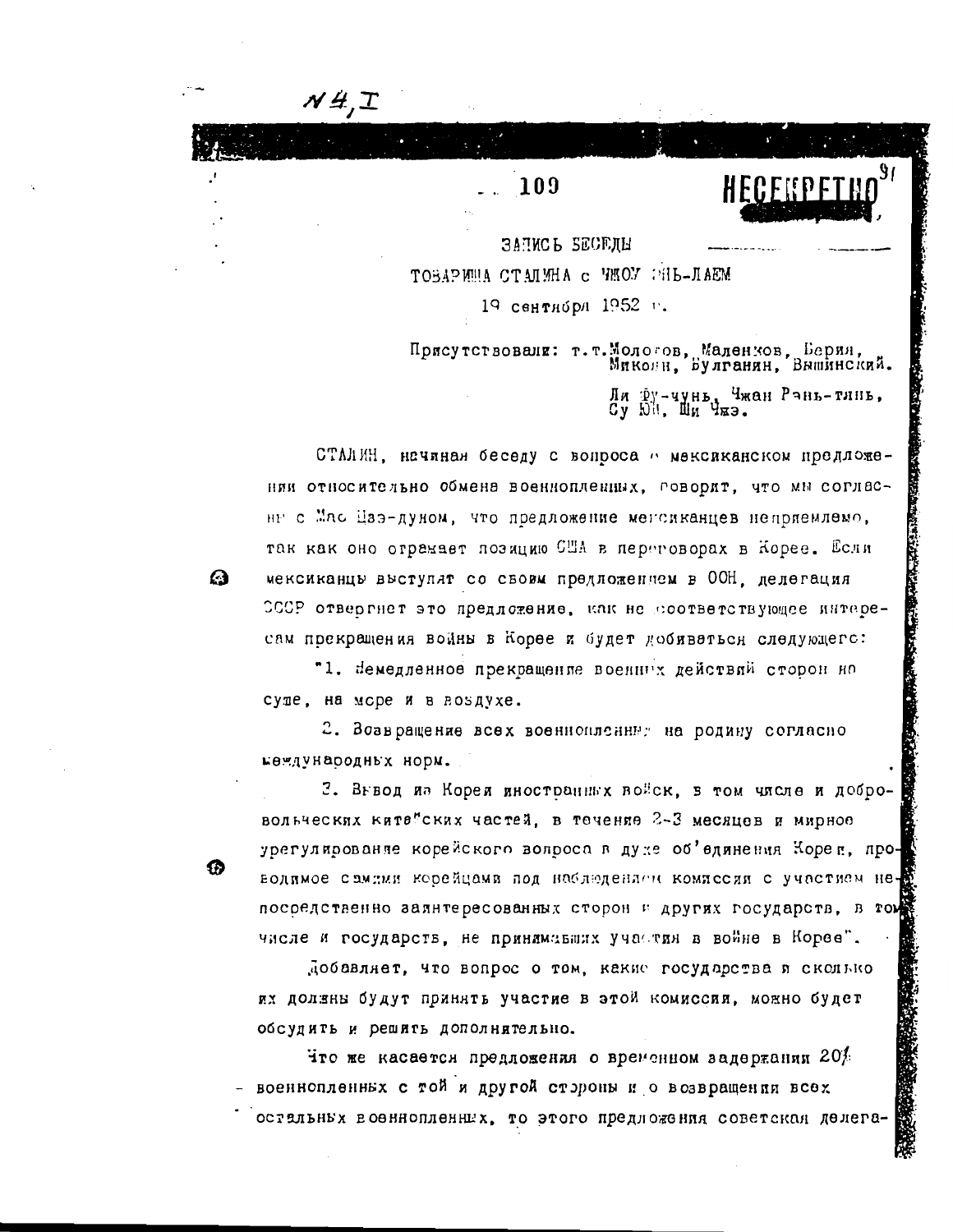ции не будет касаться и оно останется у Мао Цзэ-дуна в резерве.

ЧЖОУ ЭНЬ-ЛАЙ спрашивает, каково наше мнение о возможное ти заключения Китайским правительством пакта о ненопадении с Индией и Бирмой. Мао Цвэ-дун считлет заключение такого пакта целесообразным.

92,

 $\hat{z}$ .

СТАДИН отвечает, что мы присофтиняемся к мнению товарища Мао Наэ-дуна. Разумеется, никаких препятствий не может быть и не будет.

ЧЖОУ ЭНЬ-ЛАЙ спрапивает, можно ля несколько оттянуть с вкдвижением второй позиции, исдождать 2-3 неделя.

ദ

СТАЛИН отвечает, что это дело Мао Цзэ-дуна. Если Мао Цаэ-дун вахочет, то мы можем внести на Ассамблею обсукдение и второй позиции - о проценто задертания.

ЧЖСУ ЭНЬ-ЛАЙ ставит вопрос о третьей повиции - э вовпозности передачи военнопленных в нойтральные страны с тем, чтобы вопрес об их дальнейшей судьба был решен отдольно. Говорят, что об этом поговаривают ь наждунаводных сферах, и спрашивает, не считает ли товарищ Сталин возможным поддорнать эту позицию.

СТАДИН отвечает, что мы хотим гозвращения всех военнопленных. Это соответствует и китайской позиции. Если на этой основе не будет достигнуто соглашения, то военнопленных передавать в ООН нельзя, потому что ООН - это воюющая сторона, я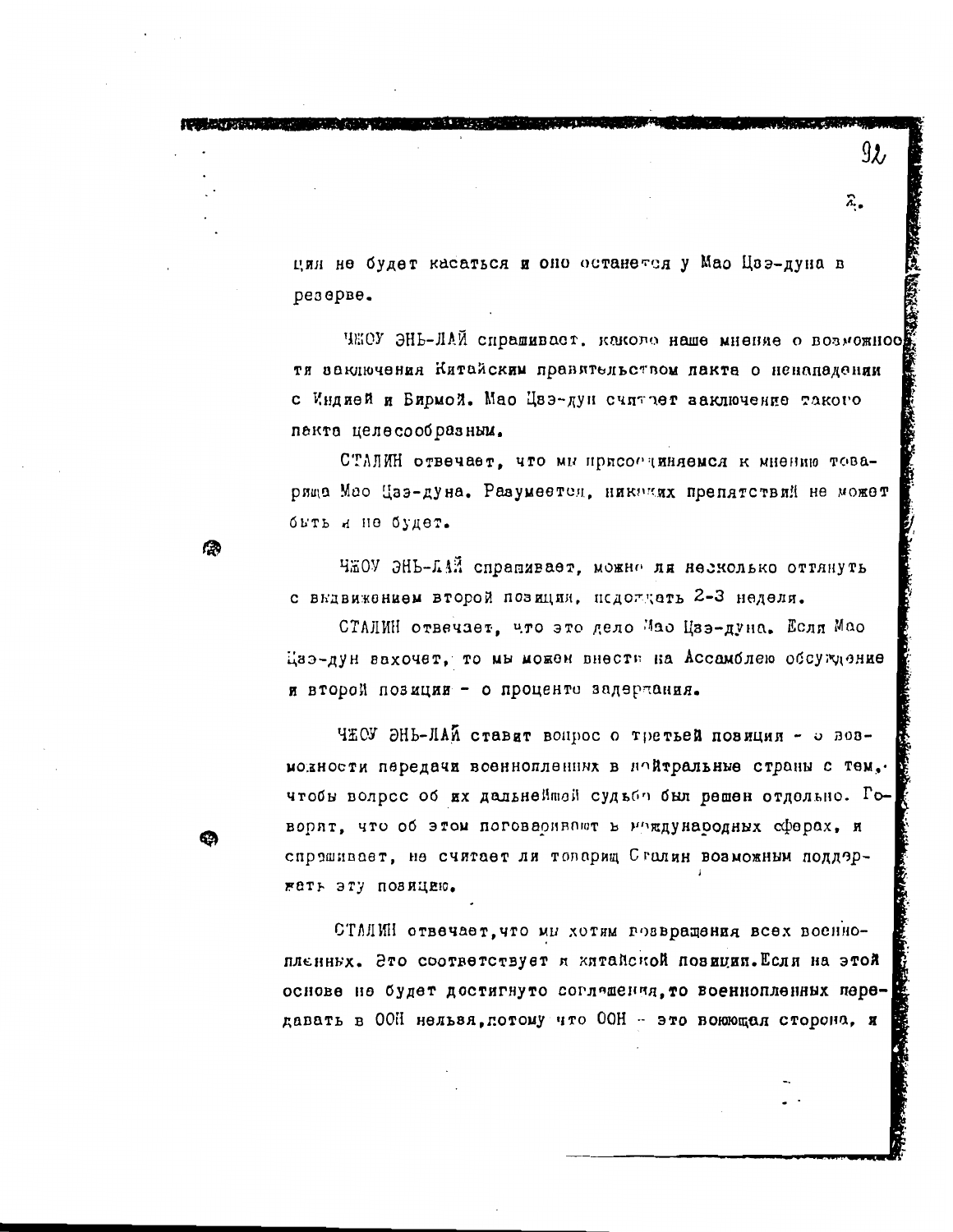спрашивает, в какую страну, но мнению китайских товорищей, будут направлены военнопленные.

ЧНОУ ЭНЬ-ЛАИ отвечает: Мао Цзе-дун поручил сказать здесь, что имеется в виду Индия.

СТАЛИН спрашивает, за чей счет будут содержаться в таком случае военнопленные. Видимо. за счет каждой из соответствующих сторон?

ЧЕОУ ЭНЬ-ЛАП отвечает, что имертся в виду, что если военнопленные будут переданы Индии. то это значит, что через некоторое время они будут перевоны через Индию Китою, тогда китайская и корейская сторони оплатят содержание киталских и корейских военноплонных.

СТАЛИН говорит, что это предлежение можно было бы принять, но надо иметь в виду, что амириканцы не всех военнопленных захотят передать, что часть они оставят, намеревалсь их завербовать. Так было и с нашим военнопленными, а теперь мы каждый день ловим по нескольку человек военнопленных, которых американцы перебрасывают но нашу сторону. Они задерживают военнопленных не потому, что те, мол, не хотят возвращаться, - часто американцы ссылиются на это, - а для того, чтобы использовать их в целя ипионажа.

ЧЕОУ ЭНЬ-ЛАТ подтверждают, что дело обстоит именно TAK.

Ставит вопрос о следующей позиции: прекратить огонь, а вопрос о военнопленных вообще обсудить позже. Напоминает, что товарищ Сталин согласился с такой позицией, если не будет принято предложение относительно процента задержания.

СТАЛИН подтверждает, что это предложение можно считать одной из возможных позиций, но американцы едва ли пойдут на это.

Æ۵

ଈ

33

3.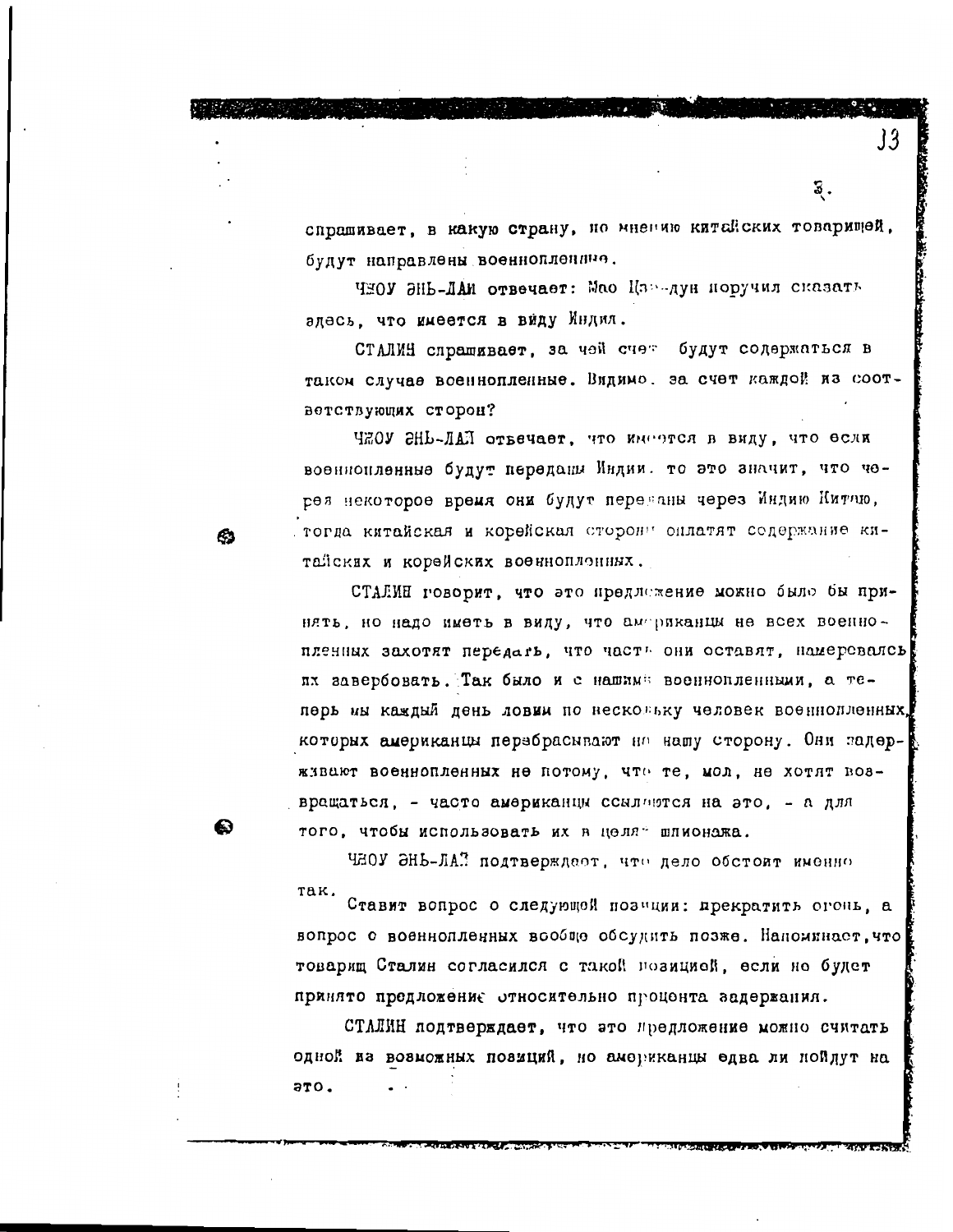ЧЕОУ ЭНЬ-ЛАЙ говорит, что, быть может, американцы вндвинут это на Ассамблее.

34

り.

СТАЛИН. Это было бы хорошо.

Ê.

Ω

ЧЖОУ ЭНЬ-ЛА" говорит, что в прошлой беседе товарищ Сталин сделал замечание о том, чтобы Китай проявлял инициативу в деле создания континептальной или региональной ООН. Спрашивает, не будет ли еще каких-либо указаний по этому поводу.

СТАЛИН отвечает, что он остается при прежней точке зрения. Говорит, что надо добавить, что кроме существующей ООН нужно, чтобы было создано облединенне отдельно по Азии, отдельно по Европе и т.д., не взамен ООН, а параллельно с ООН. Пусть американцы создают американстую организацию, еврепейцы - европейскую, авиаты - алматскую, но параллельно с ООН, а не против ООН.

ЧЖОУ ЭНЬ-ЛА" говоржт, что у Китая нет заинтересованности в ООН и что им ясно, что необходиме проявлять инициативу в создания континентальной организации.

СТАЛИН подчеркивает, что ООН - это американская организация и что эту ООН надо разрушить, но сохраняя вид, что мы не против ООН, проводить это под видом уважения к ООП, не говорить, что надо разрушить, что надо ослабить эту организацкю, а в действительности ослабить эту органивацию.

Наноминает, что во время войни Черчилль предлагал создать континентальную ООН, но встретил сопротивление со стороны американцев. Мы помалкивали, прислушивалсь к этому спору, но потом англичане отказались от своей позиции, и мы поддержали предложение о создании ООН.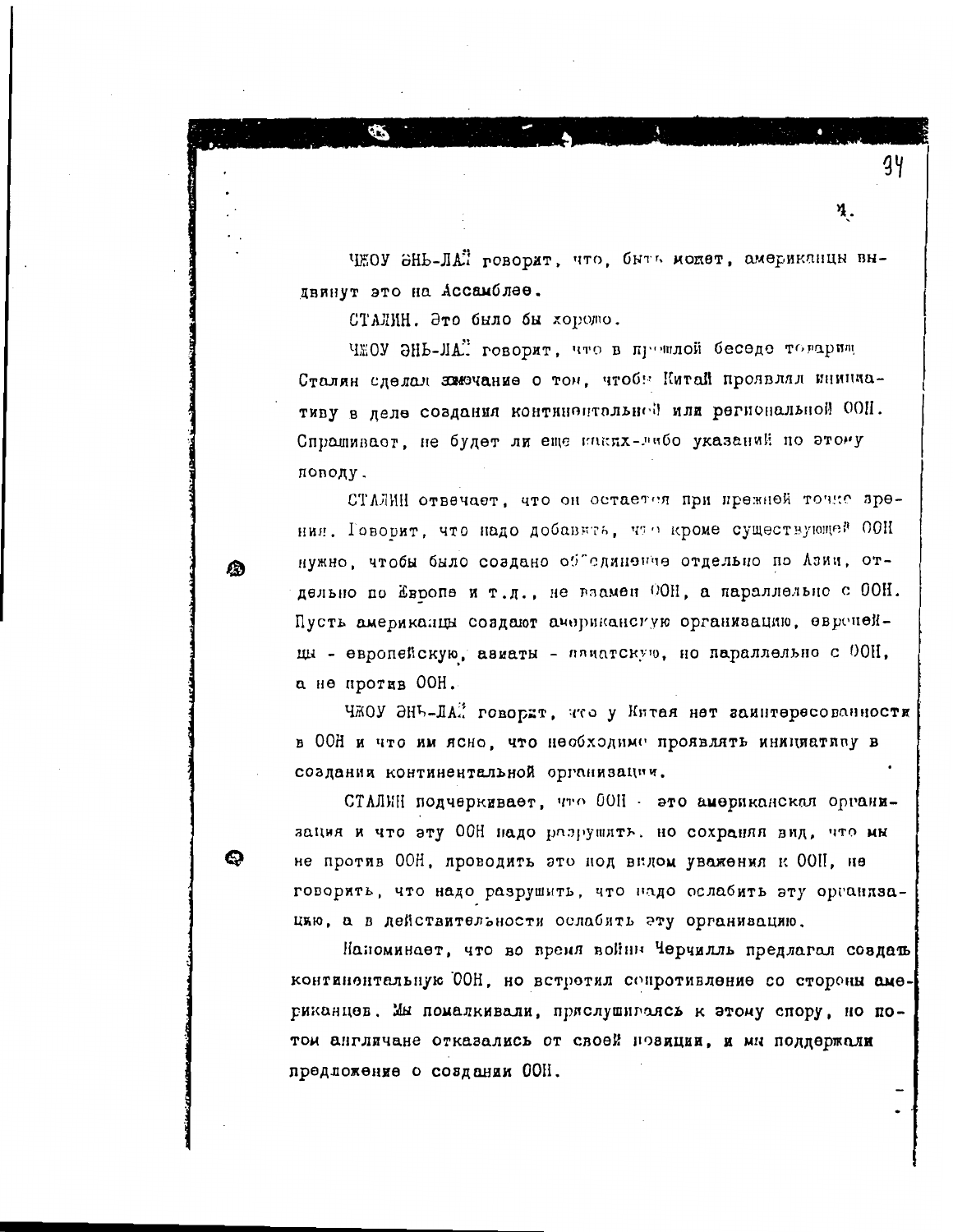ЧЖОУ ЭНЬ-ЛАЙ спрашивает, будет ли по этому новоду нисьмо товарища Сталина к Мао Цво-дуну.

СТАЛИН раз"ясняет, что лучше обойтись без письма, что он видит, что Чжоу Энь-дай воинснилт и что он полностью ему доверяет.

ЧЕОУ ЭНЬ-ЛАК коснулся Конгросса мира в Чекино, пазначенного на конец сентября, говоря, что теперь придется перености Конгресс на начало октября. Добавляет, что Китай борется за участие в этом Конгрессо Японии и Индии.

СТАЛИН спрашивает, будет ли Погистан.

ЧЖОУ ЭНЬ-ЛАИ подтверждает, что Накистан также должен участвовать и что пакистанцы пригланены, но пакистанское правительство не выдает паспорта. Что ирсается Индии, то индийская делегация уже частично внехала. а японцы приедут через Гонконг.

СТАЛИН говорит далее, что теперь надо будет вести имнию на то, чтобы первая роль принадлежала КНР, потому что:

I/ инициатива в созыве Конгресса прянадлежит Китаю;

2/ так будет лучше, поскольку "ССР входит в Азию только частично, а Китай весь в Азии, сму и должна принадлежать первая роль.

ЧЕОУ ЭНЬ-ЛАИ спрашивают, какие конкретно меры будут приниматься нашей делегацией.

СТАЛИН отвечает: мир.

A

ЧЕОУ ЭНЬ-ЛА" говорит о предложении Неру относительно созыва конференции пяти стран - Советского Союза, Китая, Англии, Франции и США.

МОЛОТОВ поясняет, что это было предложение комитета партии национального конгресса.

95

র.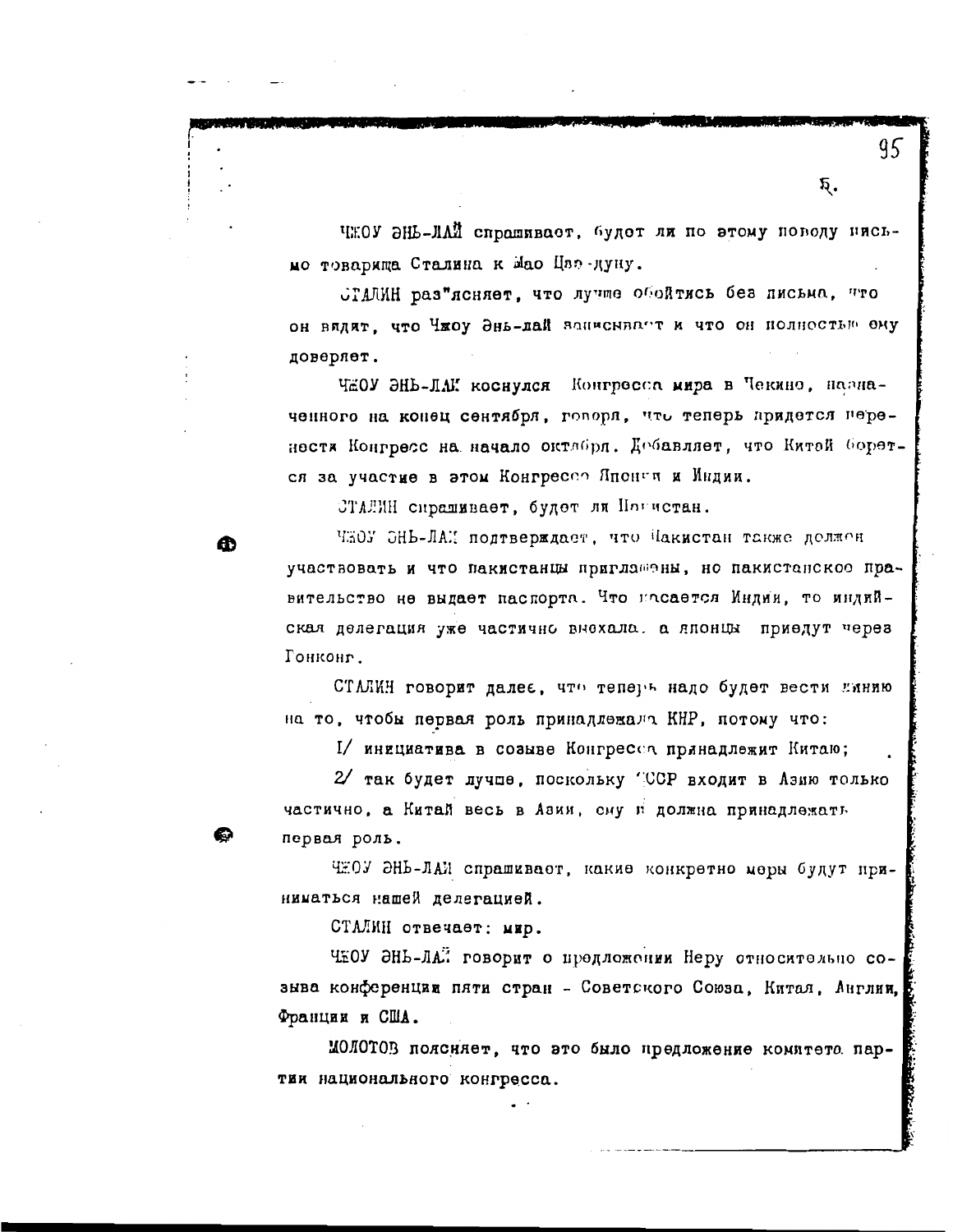СТАЛИН говорит, что это предлежение надо поддоржать. ЧЖОУ ЭНЬ-ЛАЙ подчеркивают, что Индия на такой конференции будет, разумеется, выступать вместе с Англиой, но использовать это предложение, казанось бы, было целесообразнни.

СТАЛИН соглашается с этим.

ЧЕОУ ЭНЬ-ЛАИ говорит, что в связи с опубликованием ноты о Порт-Артуре позиция, которую КИР должна занимать в отношении Японии, совершенно ясна. КИР должна показать, что Япония не хочет заключения мирного договора с Китаем и Советским Союзом.

СТАЛИН добавляет - и готовится к агрессии. Подчериявает, что наша позиция не направлена протчв японского народа.

ЧЕОУ ЭНЬ-ЛАЕ поднимает вопрос о Формозе. Говорит, что, поскольку японское правятельство заключило соглашение с Чан Кай-ши, оно тем самым подтвердило, что оно игнорирует интересы китайского нареда. Это исплючает возможность заключения мирного договора. До тех пор. пока существует мирний договор с Формозой, невозможет мирный договор КНР и Японии.

СТАЛИН подчеркивает, что нота по поводу Порт-Артура направлена против Америки, а не против японского народа. Америка держит у Тайвана флот и эксплуатирует Тайван. Поддерживает правильность точки зрения Чгоу бнь-лая по поводу новозможности мирного договора между КНР и Японией, пока Япония сохраняет мирный договор с Чан Кай-ши и указывает, что факт подписания договора Японии с Чан Кай-ши только ухудшает ее положение.

ЧЖОУ ЭНЬ-ЛАЙ спраливает, каково будет дальнейшее развитие событий в вопросе о Германии.

THE STATE PROPERTY AND RELEASED FOR THE TABLE TO THE RELEASED FOR THE RELEASED FOR

 $96$ 

Ծ.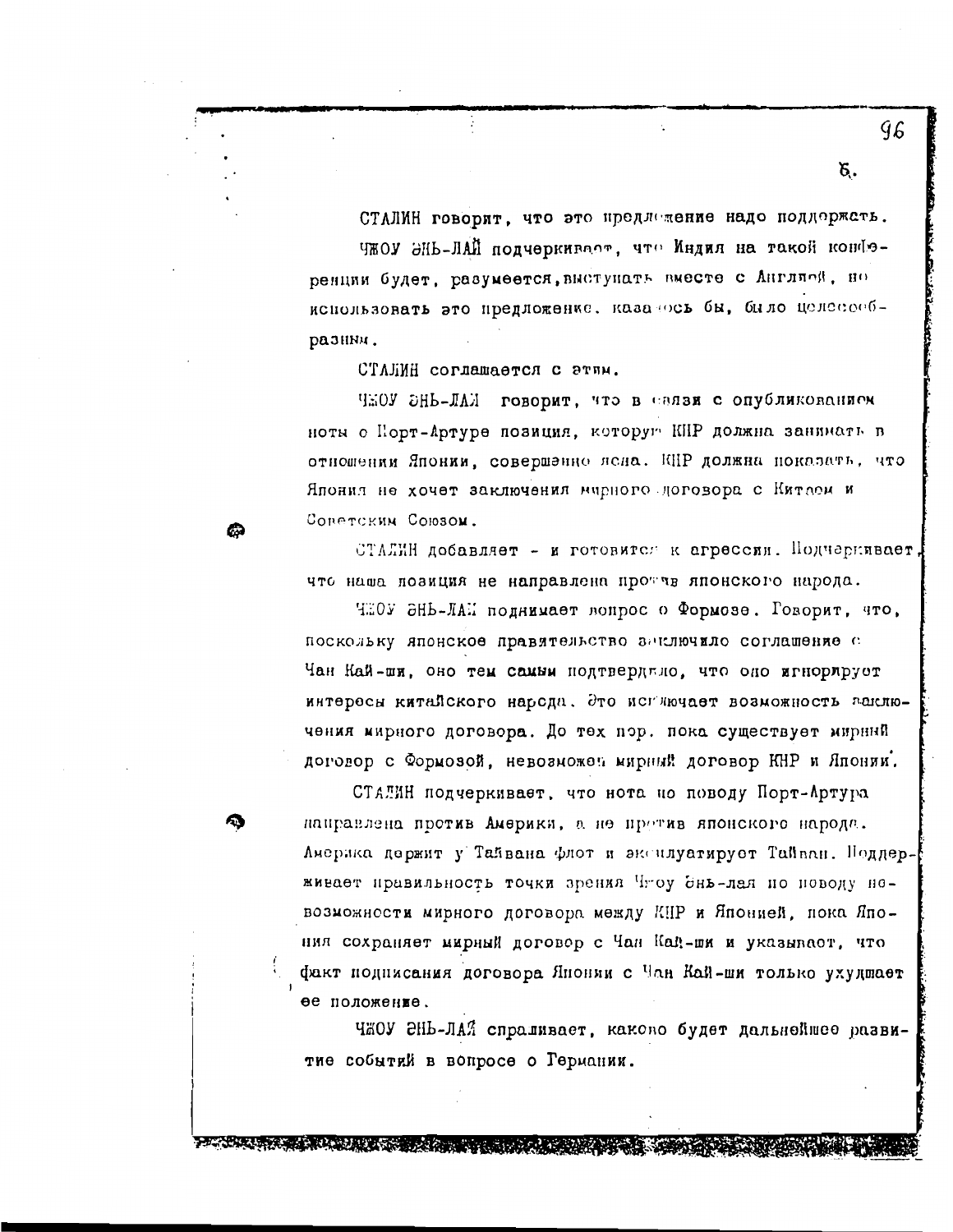СТАЛИН говорит, что это трудно предсказать. Видимо, американцы не пойдут на об'единение Германии. Они грабили Германию; если западные и восточные немцы об'единятся, то • Германию грабить будет уже нельзя. Поэтому американцы не хотят об'єдинения Германии.

ЧЖС" ЭНЬ-ЛАЙ высказывает мнение, что, хотя американцы и восстанавливают вооруженные силь Западной Германии и Японии, надеясь использовать их, это оружие может повернуться против них.

СТАЛИН говорят, что это вполне возможно, если даже во главе Геомании будут националисты, гитлеровцы.

ЧЖСУ ЭНЬ-ЛАЛ переходит к вопросу о псложении в Синьцзане. Говорят, что работа в Синьцаяне в общем ведется хорошо и что в Синьцаяне осуществляются аграрные преобразования. При этом, однако, имеют место и левацкие перегибы, которье нашли свое выражение в незаконной конфискации скота, в области религии и снижении ссудного процента и арендной платы за землю. В целях устранения этих перегибов был ссаван пленум ЦК, который освободил Ван Чжена от обяванностей секретаря Синьцзянского подбюро ЦК КПК и направил зад членов ЦК на места на ликвидацию перегибов. В общем недовольство, имевшее здесь место, ликвидировано, случая перебега, в том числе на территорию СССР, прекращены.

СТАЛИН говорит, что перегибы явились результатом стремления быстрее получить вемлю и скот, конфисковав и то и друroe y dorayed.

ЧЖОУ ӘНЬ-ЛАЙ отмечает, что как только прошел слух о реформе, сейчас же враждебные элементы начали бить скот.

97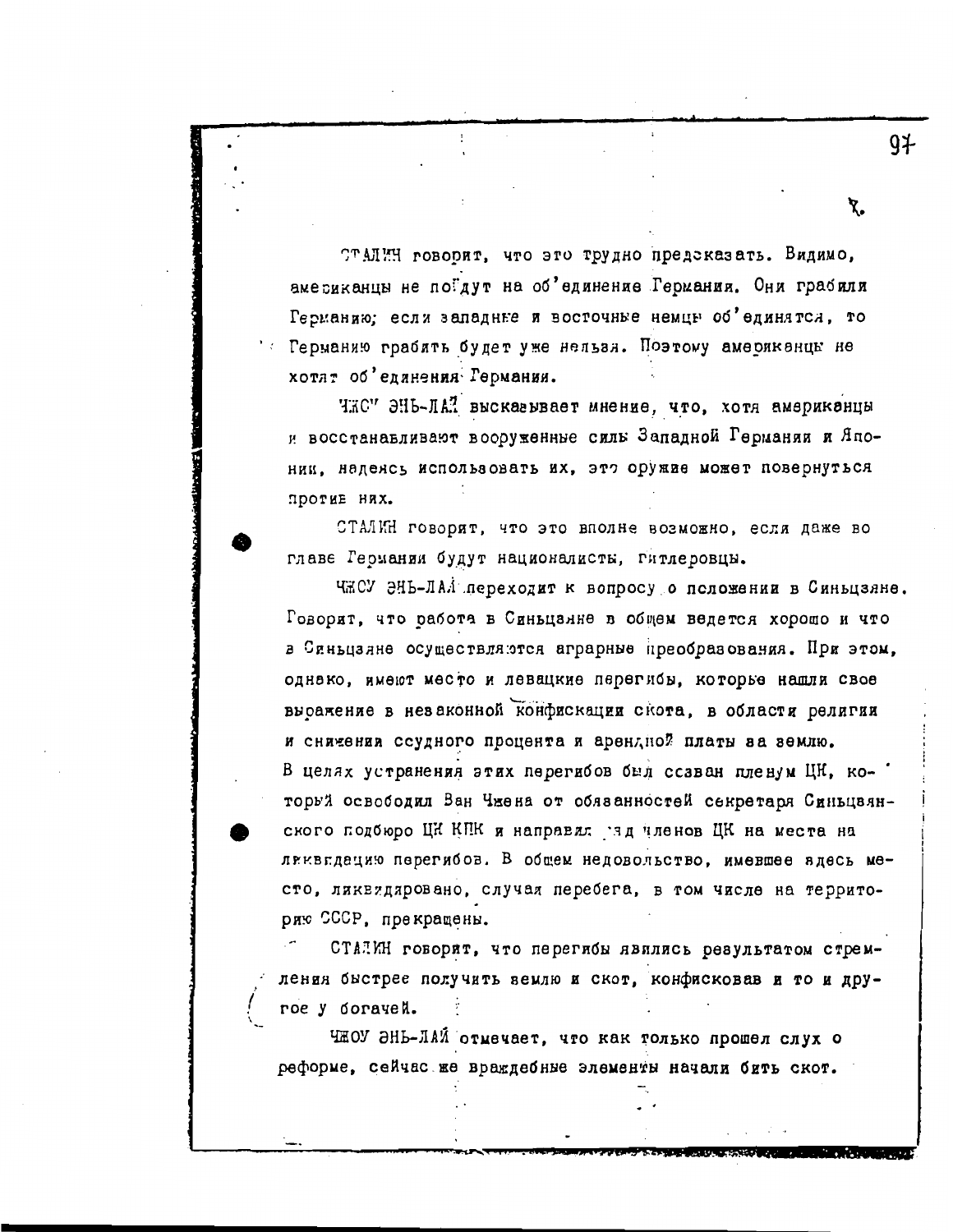СТАЛИН отмечает, что аналогичные факты имели место в соответствующее время и в нашей практике. Необходимо поторопиться с реформой. Если аграрную реформу не провести, то такие грабеки будут и дальше.

ЧЕОУ ЭНЬ-ЛАИ поясняет, что аграрная реформа проводится в земледельческих районах, а распределение и перегибы, свяванные с этим - в других, скотоводческих районах. Поскольку в распределении принимали участве чабаны, китайское руководство приняло решение об улучшении положения чабанов, что должно улучшить и общее положение.

СТАЛИН говорит, что Вам, конечно, виднее.

⊕

ЧЕОУ ЭНЬ-ЛАЙ говорит, что, по сообщению Лю Шао-ци, на XIX с"езд должны прибыть два представителя от индонезийской компартин, и спрашивает, своевременно ли будет обсудить с ними в Москве партийные вопросы.

СТАЛИН говорит, что сейчас это трудно сказать. Это зависят от того, обратятся ли они к ЦК. Указывает, что когда приехали представители индийской компартии, то просили помочь им в вотросе определения программы партии, и это пришлось сделать, несмотря на занятость.

ЧЕОУ ЭНЬ-ЛАП сообщает, что японские товарищи должны та кже прибыть и, вероятно, также захотят поговорить по поводу партийных дел.

СТАЛИН отвечает, что старшие братья не могут отказывать младшим братьям в таком деле. Говорит, что об этом надо будет поговорить с Лю Шао-ци, у него большой опыт, выяснить, как на это смотрят китайские товарищи.

ЧЖОУ ЭНЬ-ЛАИ указывает на то, что Лю Шао-ци имеет в ви-

98

8.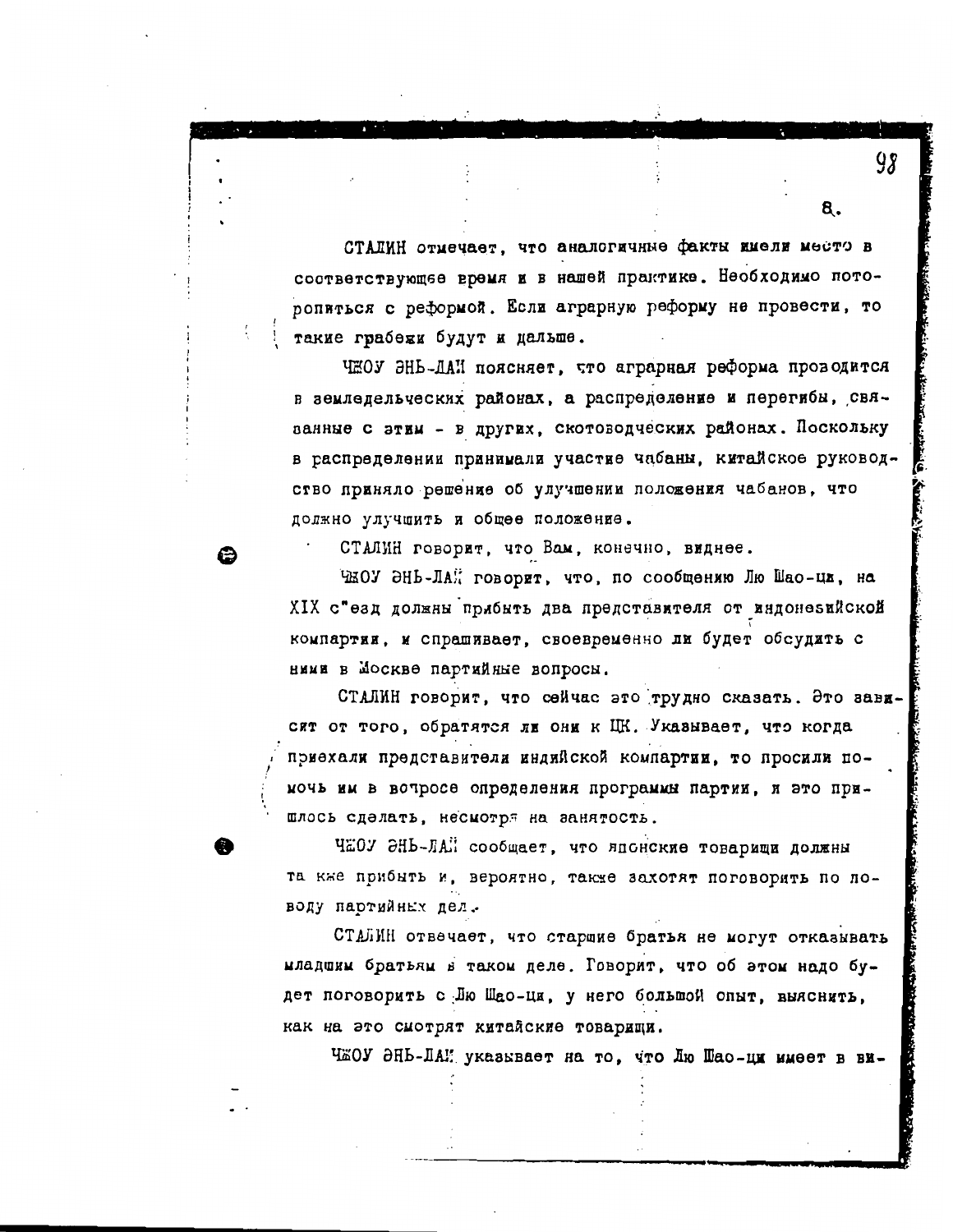ду взять с собой соответствующие материалы, чтобы обсудить рад вопросов.

СТАЛИН замечает, что, если китайские товарищи захотят обсудить эти вопросы, то, конечно, с нашей стороны не будет возражений, а если не захотят, то не придется говорить.

ЧЕОУ ЭНЬ-ЛАЙ говорит, что китайские товарищи, безусловно, вахотят поговорить.

СТАЛИН отвечает, что тогда время найдется.

ЧЕОУ ЭНЬ-ЛАЙ говорит, что не исключено, что приедут также товарищи и из Вьетнама.

СТАЛИН замечает по этому поводу, что вьетнамские товарищи наши друзья и будут нашими гостями.

ЧЖОУ ЭНЬ-ЛАЙ, заканчивая беседу, говорит, что это все те вопросы, по которым они хотели бы получить указания.

СТАЛИН спрашивает - указания или советы?

ЧЖОУ ЭНЬ-ЛАЙ отвечает, что с точки зрения товарища Сталина это, может быть, и советы, но в их представлении это будут указания.

СТАЛИН на это замеччет, что мы даем только советы, излагаем наше мноние, а китайские товарищи могут принять это или не принять; указания же носят обявательный характер.

ЧЕОУ ЭНЬ-ЛАЙ повторяет, что с точки врения китайцев это - указания и притом ценнейшие указания. Он замечает, что они не слепо принимают эти указания, а считают необходимым понять и принять эти указания сознательно.

СТАЛИН подчеркивает, что мы мало знаем Китай, и поэтому остерегаемся давать указания.

99

۹.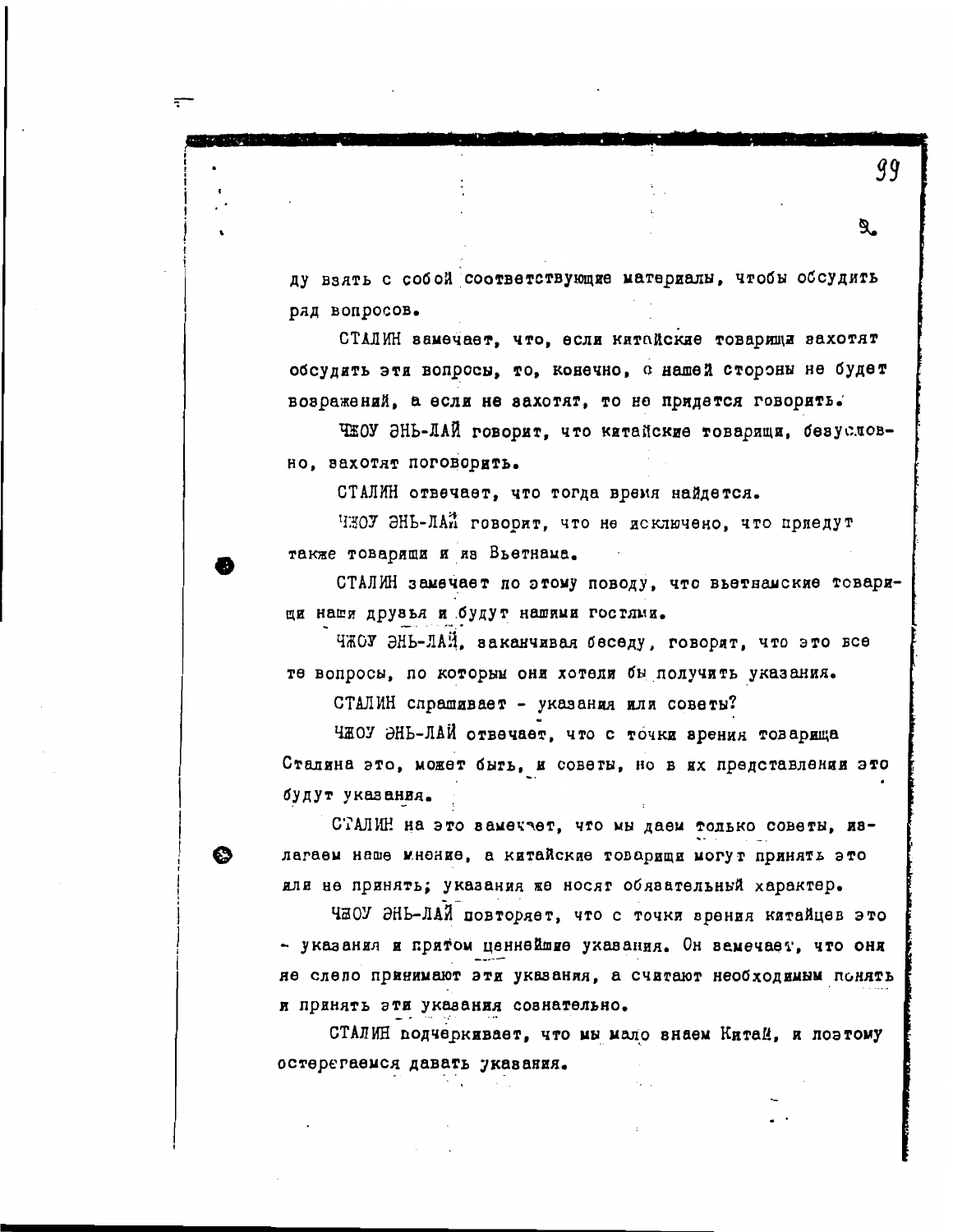ЧЖОУ ЭНЬ-ЛАЙ говорит, что они исходят из того, что товарищу Сталину, безусловно, хорошо известны именно те вопросы, по которым они обращаются, и вновь спрашивает, не будет ли каких-нибудь указаний.

100

10.

Товарищ СТАДИН отвечает, что наш совет таков: надо помнить, что англичане и американцы будут стараться забрасывать в аппарат китайского государства своих людей, свою агентуру. Еудут ли это американцы или французы - это все равно. Они будут вести подрывную работу, пытаться разлагать изнутри, могут даже пойтя на такое преступление, как отравления. Поэтому нужна блительность. Говорит, что это надо иметь в виду. Вот - все указания.

ЧЕОУ ЭНЬ-ЛАЙ говорит, что это очень ценные указания. Он согласен. что не только американцы, англичане и французы могут пойти на подлости, но они толкают на такие подлости и китайцев.

СТАЛИН добавляет - своих агентов из национальной буржуа-**BRK.** 

ИОЛОТОВ, возвращаясь к вопросу о военном кредите, об оплате стоимости вооружения для 60 китайских дивизий, спрашивает, правильно ли он понял протлый раз Чжоу Энь-лая, что стоимость поставок для 60 дивизий не относится к военному кредиту, предоставленному Советским правительством Китаю по соглашению от 1 февраля 1951 года. Поставки вооружения для 60-ти китайских пехотных дивизий будут оплачены по полной стоимости в порядке кредита, предоставляемого по особому соглашению между Китаем и Советским Союзом.

ЧёОУ ЭНЬ-ЛАЙ ствечает, что товарищ Молотов понял его совершенно правильно, и вновь подтверждает, что расчеты, от-